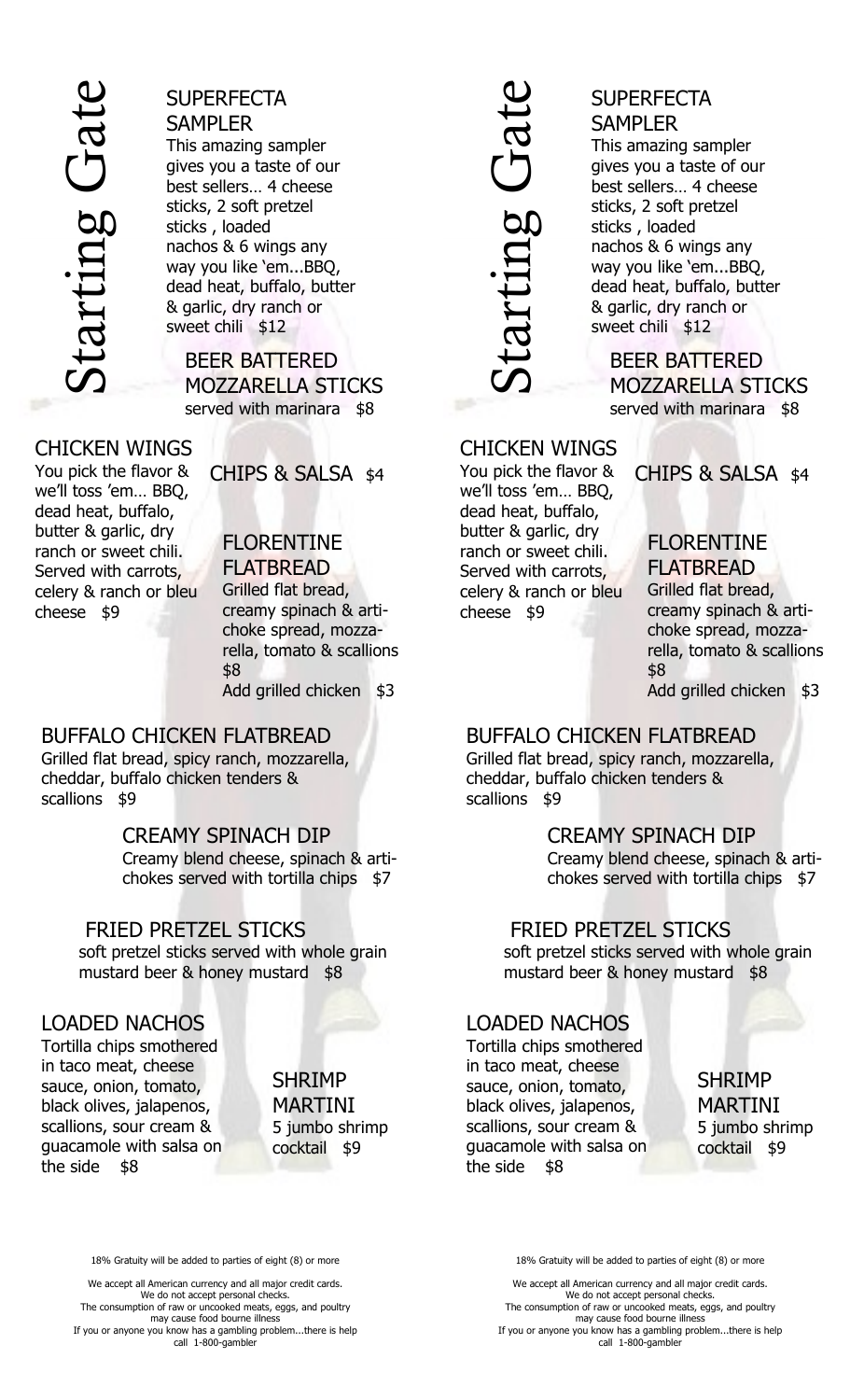# Front Runners



Spicy Chicken Tortilla or Soup of the Day Cup \$3.50 Bowl \$6.50

Crock of French Onion \$5

# **SALADS**

#### HOUSE SALAD

Mixed greens topped with shredded carrot, onion, cheddar cheese, cucumber, tomato & multigrain croutons small \$4 large \$8

#### CEASAR SALAD

Traditional hand tossed romaine lettuce with black pepper ceasar dressing, crispy croutons & a parmesan crisp small \$4 large \$8

#### ICEBERG WEDGE SALAD

Crispy iceberg wedge, beefsteak tomato, tempura fried bacon topped with creamy parmesan dressing with blue cheese crumbles \$8

#### GRILLED CHICKEN SALAD 'N FRIES

Mixed greens with cucumbers, onions, tomatoes, carrots, cheddar, grilled chicken & fries \$13

# **DRESSINGS**

Italian, ranch, bleu cheese, honey mustard, french, balsamic vinaigrette, vidalia onion, creamy parmesan, thousand island, vinegar & oil, fat free raspberry vinaigrette & fat free sun dried tomato

18% Gratuity will be added to parties of eight (8) or more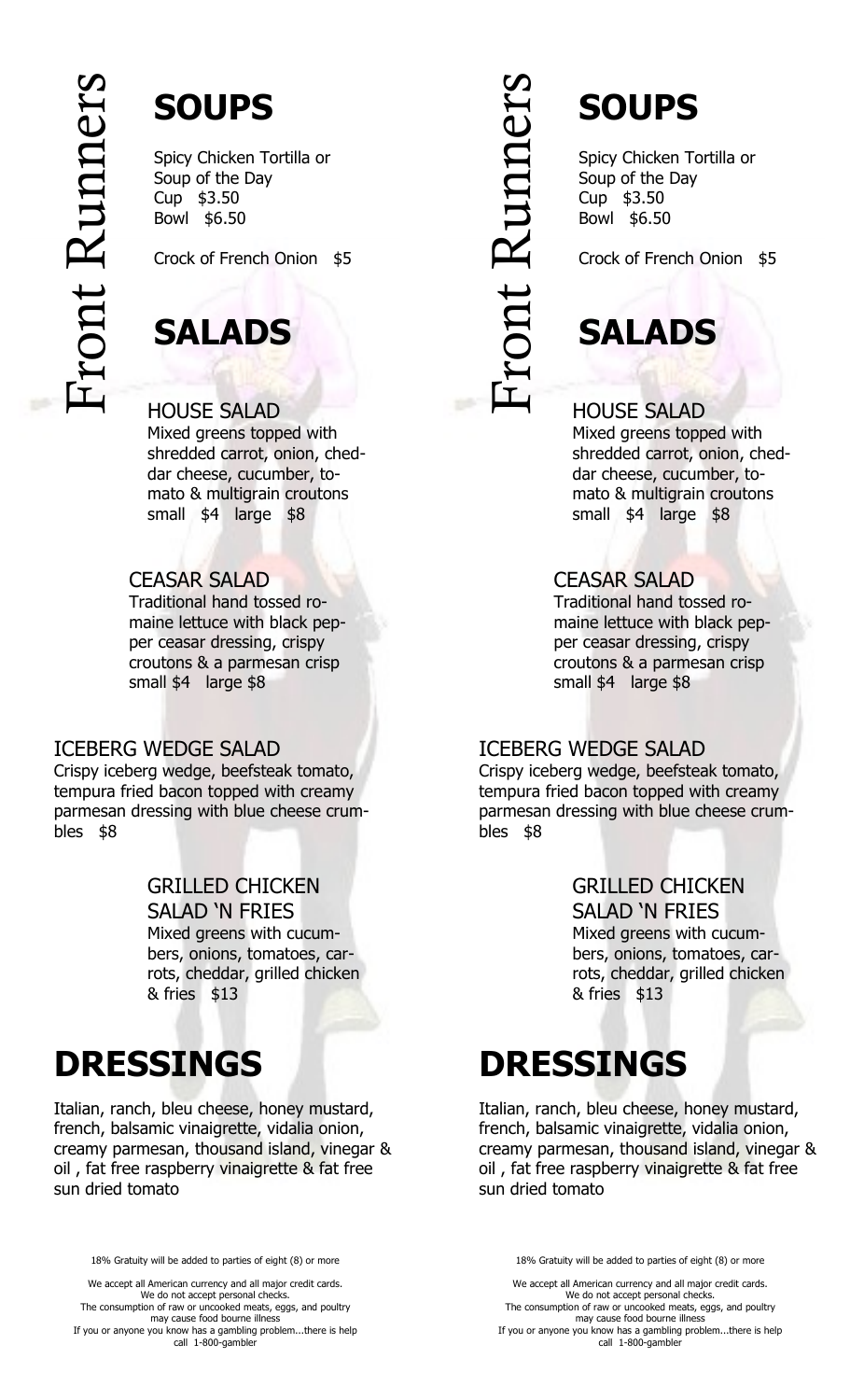

BURGER Char -grilled 1/2 pound angus burger \$9 served with lettuce, tomato, onion & pickle

GRILLED CHICKEN Char -grilled marinated chicken.. try it blackened \$8 served with lettuce, tomato, onion & pickle

> BLACK & BLEU 8 oz burger seared with cajun seasoning, crumbled bleu cheese, bacon & sundried tomato mayo \$11

#### FILLY CHEESE STEAK

Thinly sliced steak loaded with sautéed peppers, onions, mushrooms & provolone cheese on a toasted bun \$10

#### DOUBLE DOWN CLUB

This triple decker favorite is piled high with turkey, ham, bacon, american cheese, lettuce, tomato, & our house made sun-dried tomato mayonnaise \$10 \*\*For lunch (until 4:00) try a 1/2 of a club sandwich with a cup of soup \$8

#### POKER FACE REUBEN

Thin sliced corned beef, sauerkraut, swiss & thousand island on rye bread \$10

#### COD SANDWICH

Beer battered cod on a toasted bun \$8 served with lettuce, tomato, onion & pickle

CHICKEN CORDON BLEU PANINI Fried chicken breast, ham, & swiss on ciabatta. Served with Dijon mustard for dipping \$9

# **Additional Toppings**

\$1 slice of cheese cheddar, American, provolone, swiss or bleu cheese crumbles \$1 sautéed mushroom or onions \$1.50 for 2 slices of smoked bacon

\*\*\*All burgers and chicken are enhanced with house made seasoning\*\*\*

18% Gratuity will be added to parties of eight (8) or more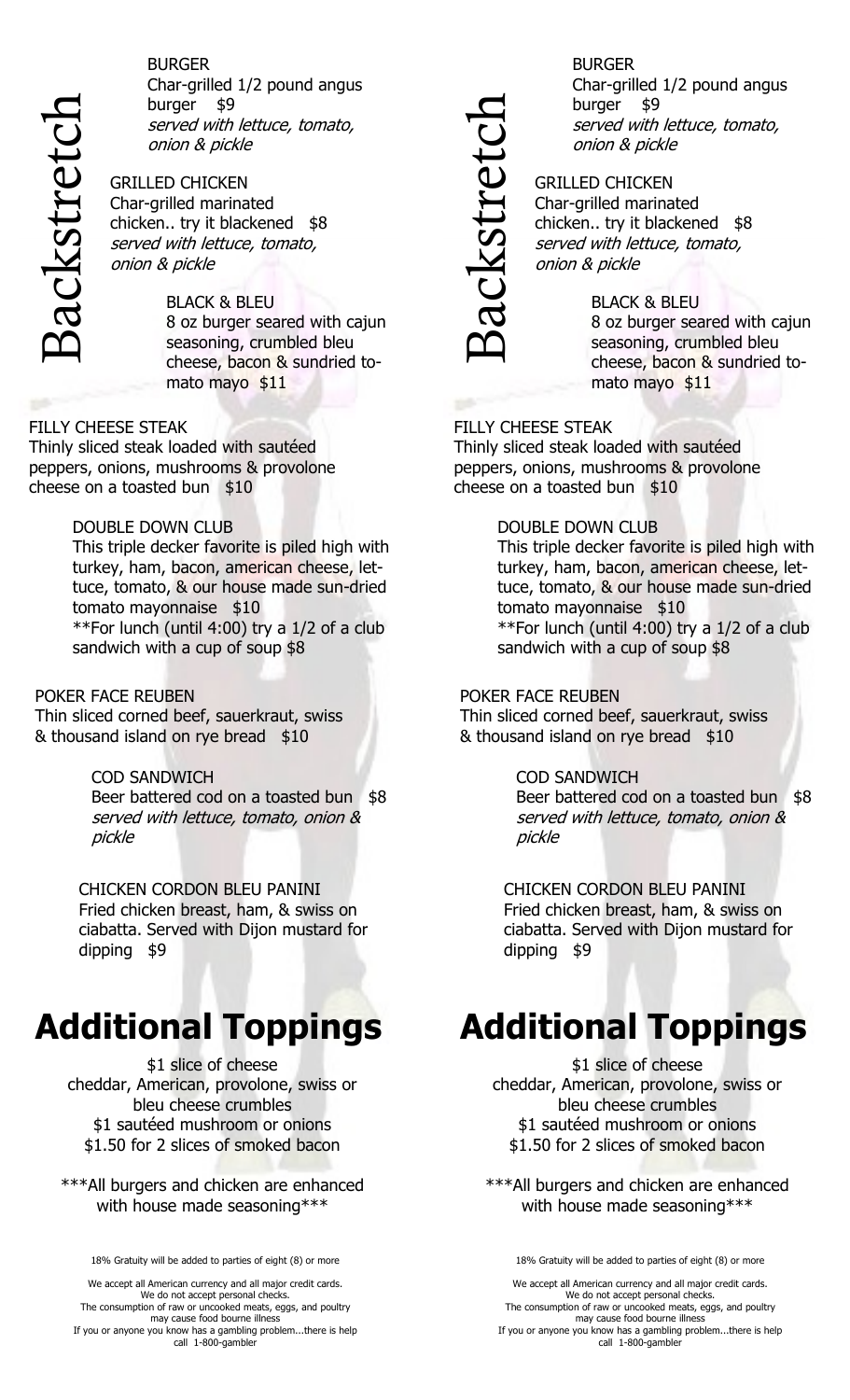"ODDS ON FAVORITE" RIBS Slowly braised ribs smothered in tangy BBQ sauce 1/2 rack \$15... full rack \$20

GRILLED SHRIMP SKEWERS 6 bamboo skewered shrimp \$15

> CENTER CUT FILET 6 oz \$16 8 oz \$22

NY STRIP 10 oz \$15

#### GRILLED SALMON

8 oz fresh salmon finished with a herb hollandaise… may we suggest the rice pilaf and sautéed spinach with this \$14

#### SMOTHERED CHICKEN

Chicken breast smothered in peppers, onion, mushrooms, bacon, BBQ & provolone \$15

#### CHICKEN SCAMPI

Chicken breast, orrechiette pasta, broccoli & garlic herb scampi sauce. Served with garlic parmesan bread sticks \$13

#### LOADED BEEF STROGANOFF

Prime rib, caramelized onion, bacon, mushrooms, asiago cheese and penne tossed in a creamy rich sauce. Served with garlic parmesan bread sticks \$13

#### CAJUN SHRIMP

ALFREDO 5 jumbo shrimp in a creamy Cajun alfredo with tomatoes, broccoli & cavatappi. Served with garlic parmesan bread sticks \$15

### BEER BATTERED **HADDOCK**

Yuengling battered haddock …. May we suggest steak fries & vegetable with this... \$13

COCONUT SHRIMP DINNER 8 coconut shrimp served with pineapple yogurt for dipping \$15

#### **ALL ABOVE ITEMS SERVED WITH CHOICE OF TWO SIDES….. EXCLUDING THE PASTA DISHES**

18% gratuity will be added to parties of eight (8) or more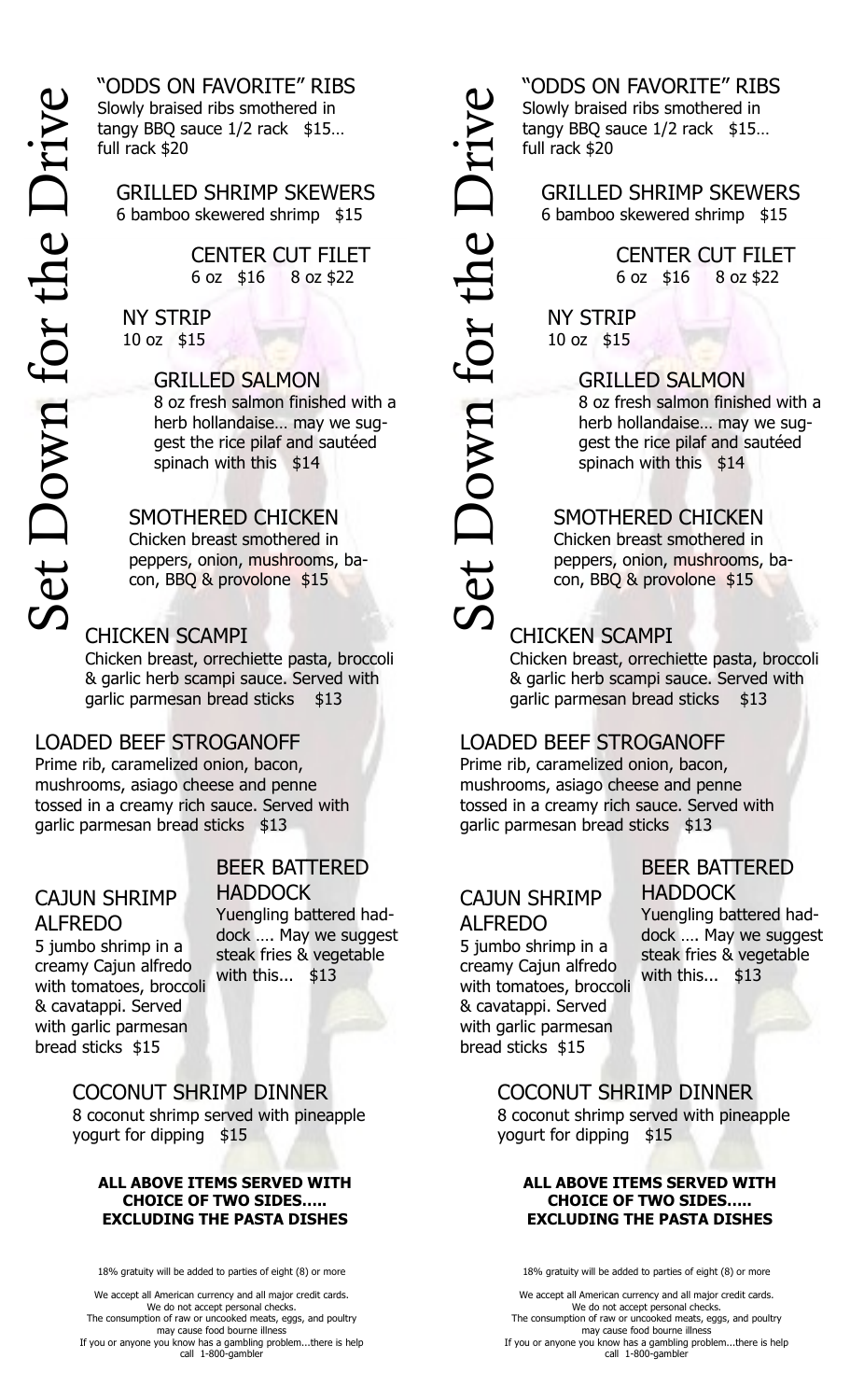#### **BASKETS**

Fan Favorites

CHICKEN TENDER BASKET 'N FRIES \$12

COD BASKET 'N FRIES \$11

#### **SIDE DISH CHOICES**

French Fries Cajun Fries Onion Rings Sweet Potato Fries Sauteed Spinach Seasonal Fruit Parmesan Ranch Fries Steak Fries

Baked Potato Mashed Potato Rice Pilaf **Coleslaw** 

Substitutes for the above sides on sandwiches & entrees for an additional charge \$1 loaded baked potato \$1 side salad or side ceasar \$1 cup of soup …add \$2 for a crock of french onion soup

# **Finish Line**

#### FRIED BROWNIE TOWER

Fried brownie bites with vanilla ice cream, caramel, peanut butter cups, whipped cream & fresh strawberries \$6

#### TIRAMISU

Layered coffee liquor & lady fingers with mascarpone cheese \$9

#### PECAN BALL

Vanilla ice cream rolled in candied pecans, hot fudge, vanilla sauce & whipped cream \$7

#### DEATH BY

#### SEASONAL CHEESE-

**CHOCOLATE** Huge piece of chocolate layered cake! Can satisfy a party of 4! \$9

CAKE NY style, ask your server for today's selection \$6

#### ICE CREAM

1 scoop \$3, 2 scoops \$4, 3 scoops \$5 \*Additional toppings 50 cents each Chocolate, fudge, caramel, whipped cream, pecans, raspberry sauce & white chocolate sauce

18% Gratuity will be added to parties of eight (8) or more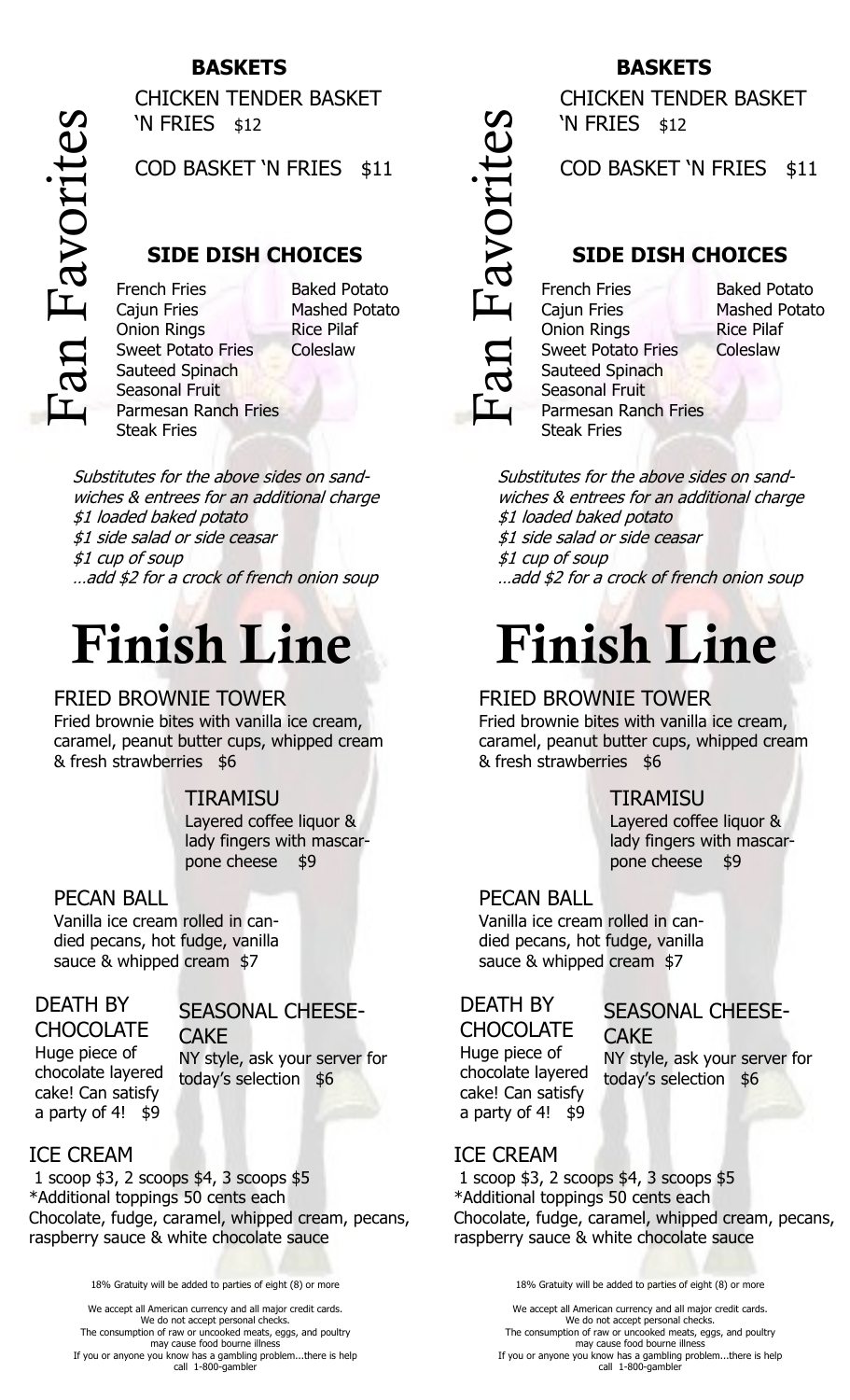

HOUSE WINE White Zinfandel **Chardonnay** Pinot Grigio Riesling Lambrusco Pinot Noir Cabernet Merlot

Featured Wine Chateau St Michelle Riesling \$8

DRAFT BEER ask your server for current selections

#### BOTTLED BEER

Bud Bud Light Bud light platinum Coors Light Miller Lite MGD 64 Michelob Ultra MGD Yuengling Black & Tan O'Doul's Corona **Guinness** Amstel Light Heineken Heineken Light Smirnoff Ice Labatt Blue Labatt Blue Light Red Bridge (gluten free) Mike's Hard Lemonade For other seasonal products, ask your server

# *Marvelous Martinis*

CARAMELTINI Vodka, butterscotch schnapps & apple pucker with a caramel swirl

WASHINGTON APPLETINI Whiskey with apple pucker & cranberry juice

CITRUS COSMO Citrus vodka, triple sec, cranberry & lime juices

ALMOND JOY Coconut rum, light crème de cacao, cream & a chocolate swirl

FRENCH KISS Vodka, raspberry schnapps & pineapple juice

DIRTY MONKEY Vodka, banana liqueur, crème de cacao & chocolate swirl

CHOCOTINI Vanilla vodka, cream, crème de cacao, irish cream & a chocolate swirl

 *Malibu Buckets*

BLUE LAGOON Malibu coconut rum, blue curacao & pineapple juice

MANGO PUNCH Malibu coconut rum, mango rum, pineapple & oj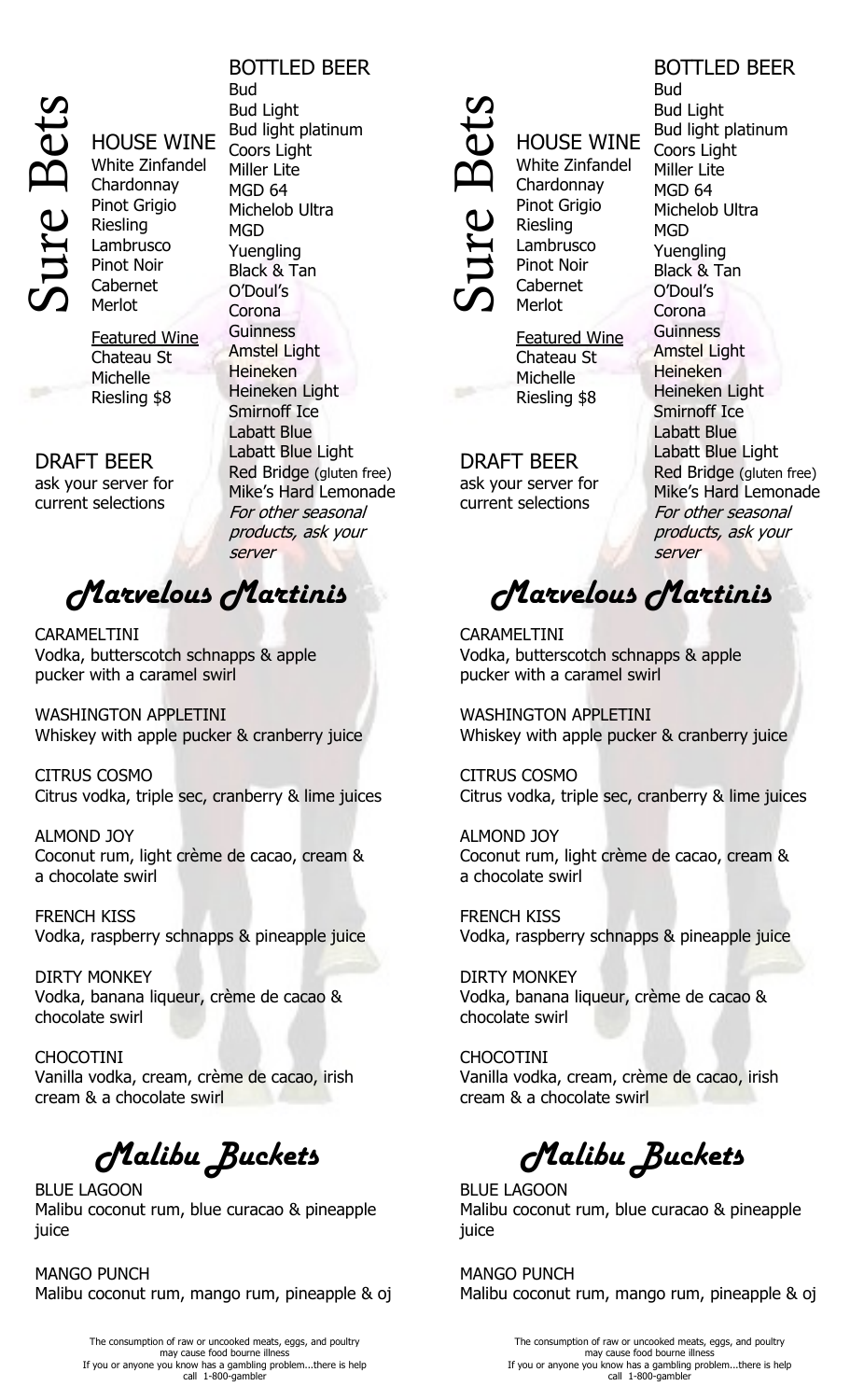

SUPERFECTA **SAMPLER** This amazing sampler gives you a taste of our best sellers… 4 cheese sticks, 2 soft pretzel sticks , loaded nachos & 6 wings any way you like 'em...BBQ, dead heat, buffalo, butter & garlic, dry ranch or sweet chili \$12

BEER BATTERED MOZZARELLA STICKS served with marinara \$8

CHIPS & SALSA \$4

CHICKEN WINGS You pick the flavor & we'll toss 'em… BBQ, dead heat, buffalo, butter & garlic, dry ranch or sweet chili. Served with carrots, celery & ranch or bleu cheese \$9

POKER FACE REUBEN Thin sliced corned beef, sauerkraut, swiss & thousand island on rye bread \$10

 $\overline{\phantom{a}}$ 

#### CHICKEN TENDER BASKET 'N FRIES \$12

#### FILLY CHEESE STEAK

Thinly sliced steak loaded with sautéed peppers, onions, mushrooms & provolone cheese on a toasted bun \$10

#### CREAMY SPINACH DIP

Creamy blend cheese, spinach & artichokes served with tortilla chips \$7

#### FRIED PRETZEL STICKS

soft pretzel sticks served with whole grain mustard beer & honey mustard \$8

#### LOADED NACHOS

Tortilla chips smothered in taco meat, cheese sauce, onion, tomato, black olives, jalapenos, scallions, sour cream & guacamole with salsa on the side \$8

18% Gratuity will be added to parties of eight (8) or more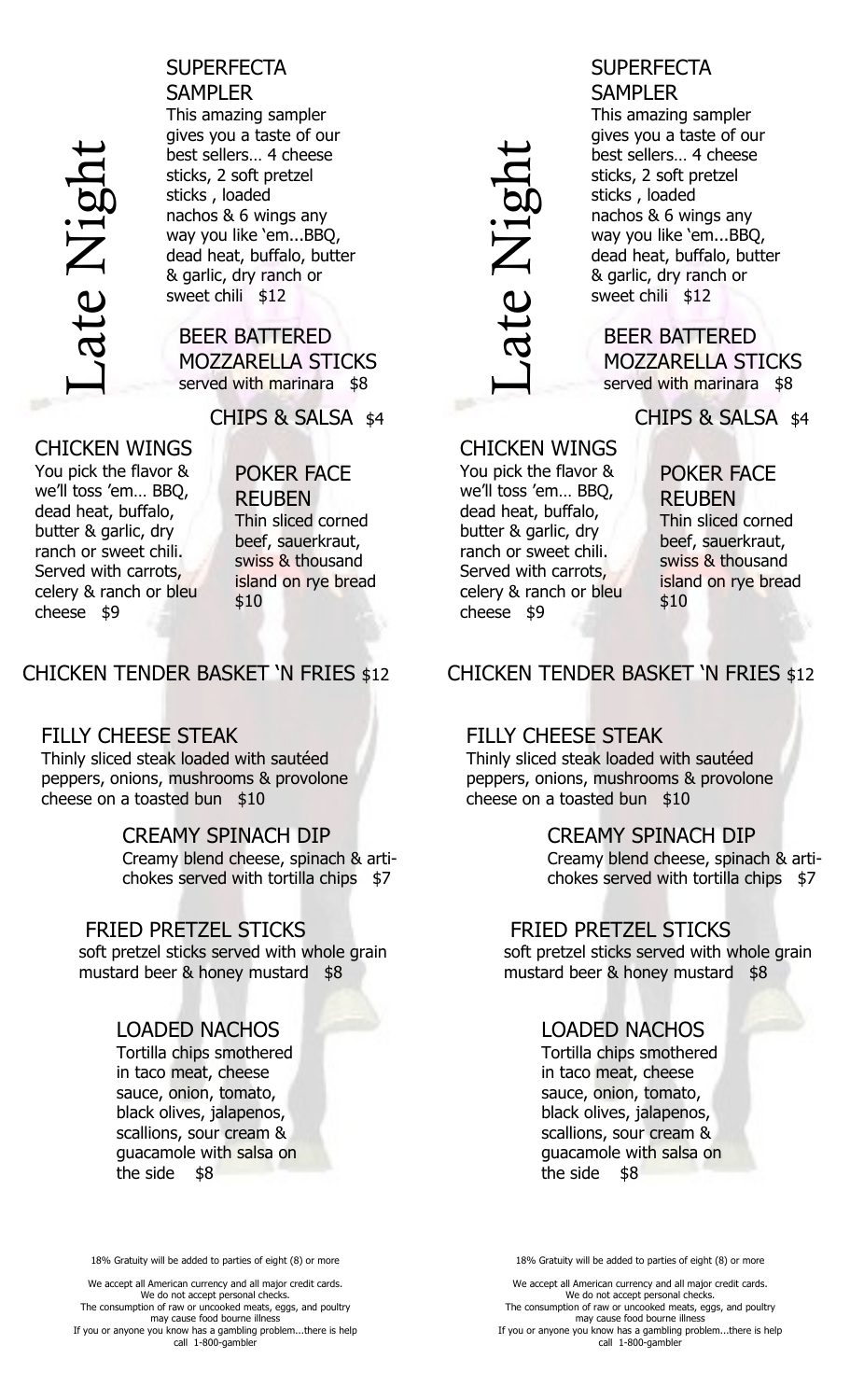#### CHIPS & SALSA \$4

Kids Menu

CHIPS & CHEESE Tortilla chips & cheese \$5

> CHICKEN TENDERS 2 tenders & a side dish \$6

#### BLT

Bacon, lettuce & tomato on white bread. Served with a side dish \$6

GRILLED CHICKEN Served with a side dish \$6

> PASTA with red sauce, cheese, alfredo or butter & a bread stick \$6

 $\overline{\mathcal{L}}$ 

Served with a side of the control of the control of the control of the control of the control of the control of the control of the control of the control of the control of the control of the control of the control of the c

GRILLED CHEESE Served with a side dish \$5

> SIDE DISHES Steamed Broccoli Rice Pilaf French Fries Sweet Potato Fries Steak Fries Fruit Vegetable of the Day Mashed Potato Baked Potato **Coleslaw** Onion Rings

#### SOFT BEVERAGES INCLUDED